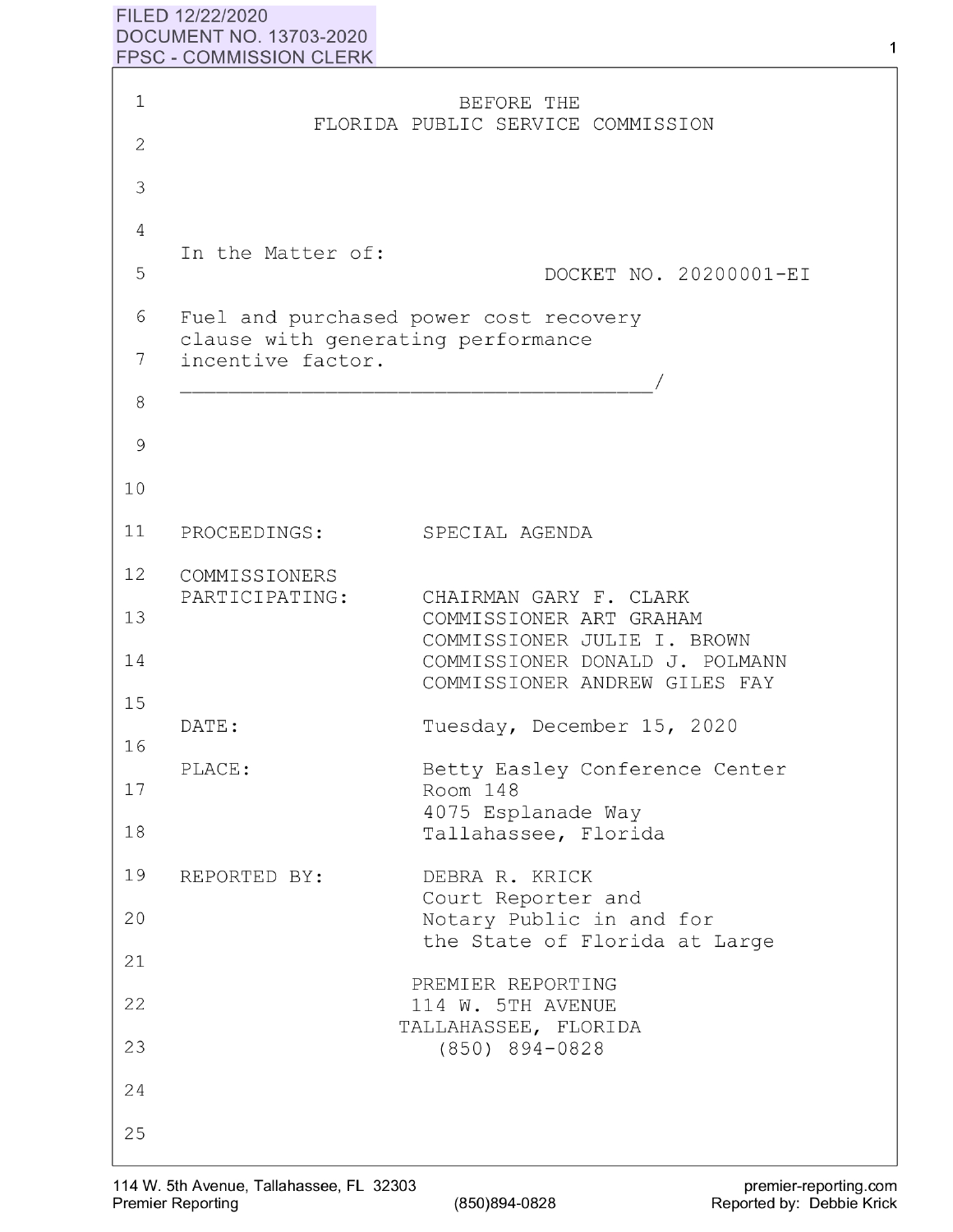P R O C E E D I N G S CHAIRMAN CLARK: Good morning, Commissioners. We have everybody on-line. I think we've tested all the microphones. It's good to see everyone this morning. Welcome to this Special Agenda Conference, Tuesday, December 15th. We have a relatively short agenda today, and we are going to take about a 15-minute break after we handle this item and we will come back for Internal Affairs immediately following. 11 12 I would like to invite everyone who would like to do so to join me in an invocation this morning followed by the Pledge of Allegiance. (Invocation and Pledge of Allegiance.) CHAIRMAN CLARK: All right. Our first and only item today is fuel and purchased power cost recovery clause, and Mr. Mark Futrell is going to introduce the item for us. Mark. MR. FUTRELL: Thank you, Mr. Chairman, and good morning, Commissioners. Item No. 1 is Staff's recommendation concerning Duke Energy Florida's petition for revised fuel purchased power and capacity charges. Following the hearing on November 3rd, 2020,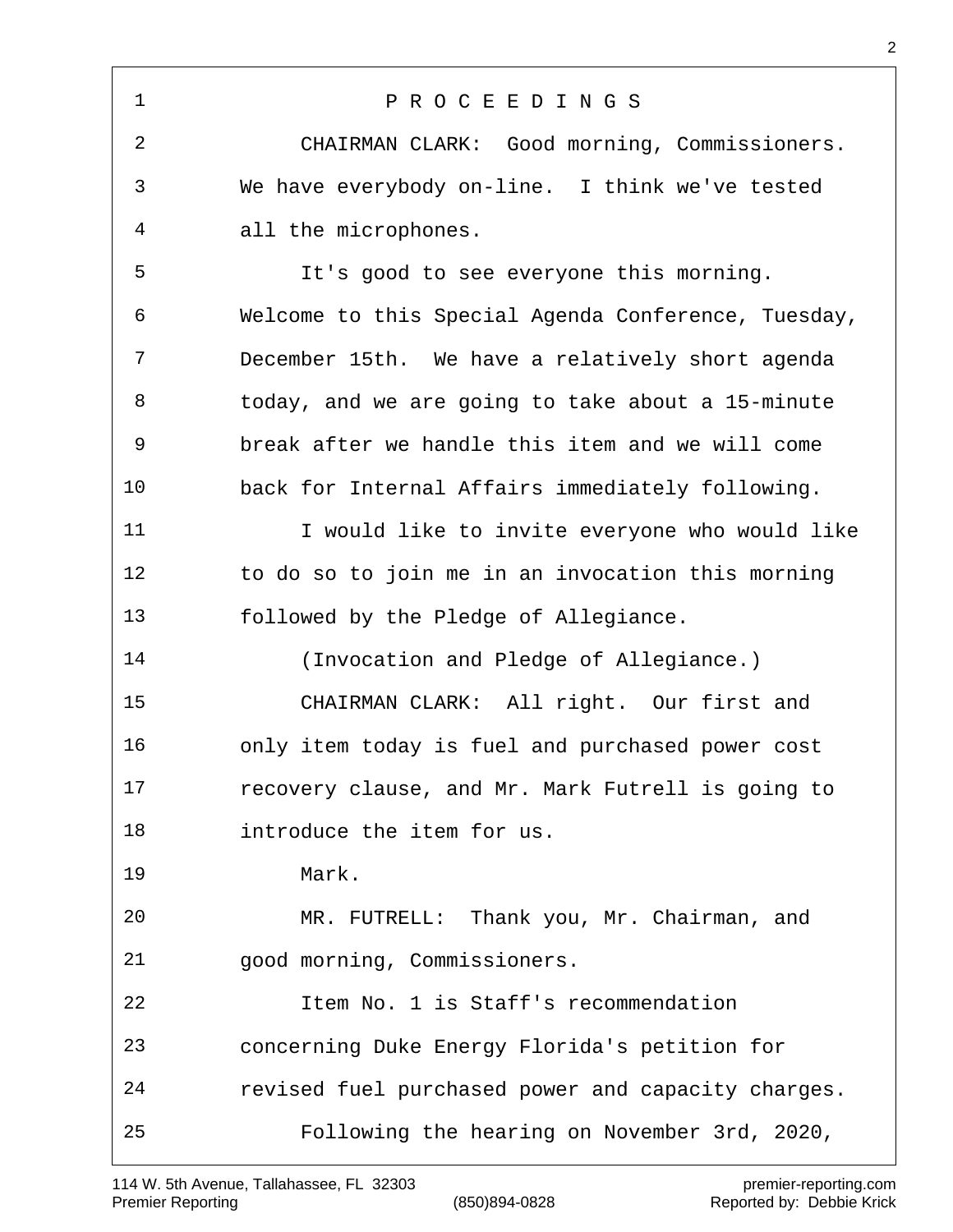briefs were filed by Duke, the Office of Public Counsel, Florida Industrial Power Users Group and White Springs Agricultural Chemicals, Incorporated, on Issues 1A, 10, 11, 18, 20 and 22. The remaining outstanding issues for Duke are considered fallout issues which will be resolved on the Commission's decisions in the aforementioned issues.

 Duke requests the Commission reduce its currently authorized fuel and purchased power charges and increase its capacity charge. Combined revisions would result in a net decrease to a typical residential customer's monthly bill of approximately 51 cents for the first 1,000 kilowatt hours of electricity usage. The company requests the revised charges become effective with the first full billing cycle of the new year.

 This is a post-hearing recommendation, and participation is limited to Commissioners and Staff, and Staff is available to answer questions. CHAIRMAN CLARK: All right. Thank you, Mr. Futrell. All right. Commissioners, this is your opportunity to ask any questions post-hearing. What's your pleasure? Any of questions from any Commissioner?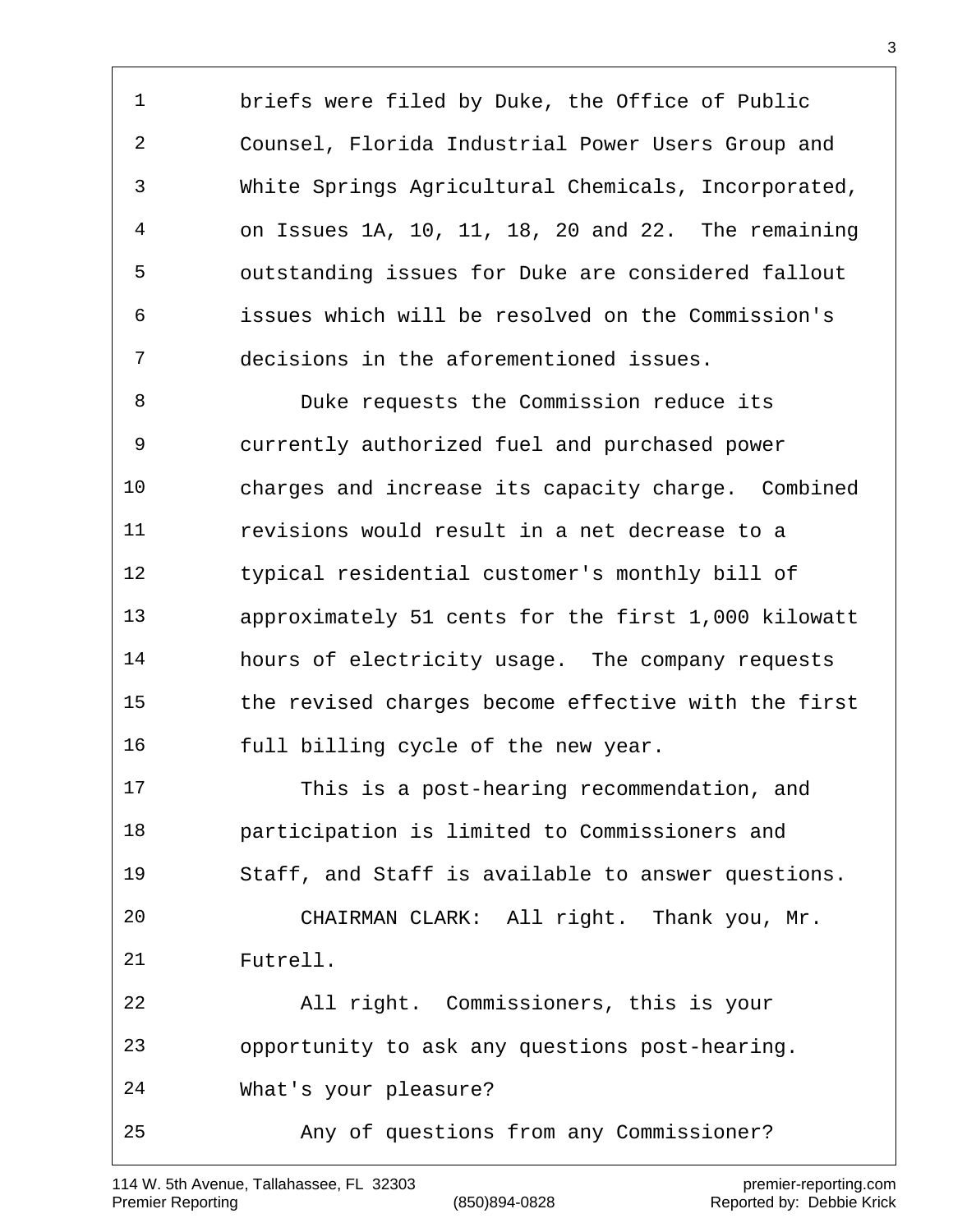All right. No one has any questions on the item. All right. With that in mind, are you ready to make a decision? I will entertain a motion. Commissioner Brown. COMMISSIONER BROWN: Yes, sir. Thank you. 7 And I think this is a very straightforward recommendation, and I appreciate staff and the parties participating in it. And with that, I would move the staff recommendation on all issues. COMMISSIONER POLMANN: Second. CHAIRMAN CLARK: I have a motion and a second. Any discussion on the motion? All those in favor say aye. (Chorus of ayes.) CHAIRMAN CLARK: All opposed? (No response.) CHAIRMAN CLARK: Motion carries unanimously. All right. That may go down as the fastest hearing I have ever conducted, so thank you very much. We are going to adjourn, and we will reconvene at 9:45. Can we turn it around by 9:45, David? 9:45 we will reconvene. Thank you.